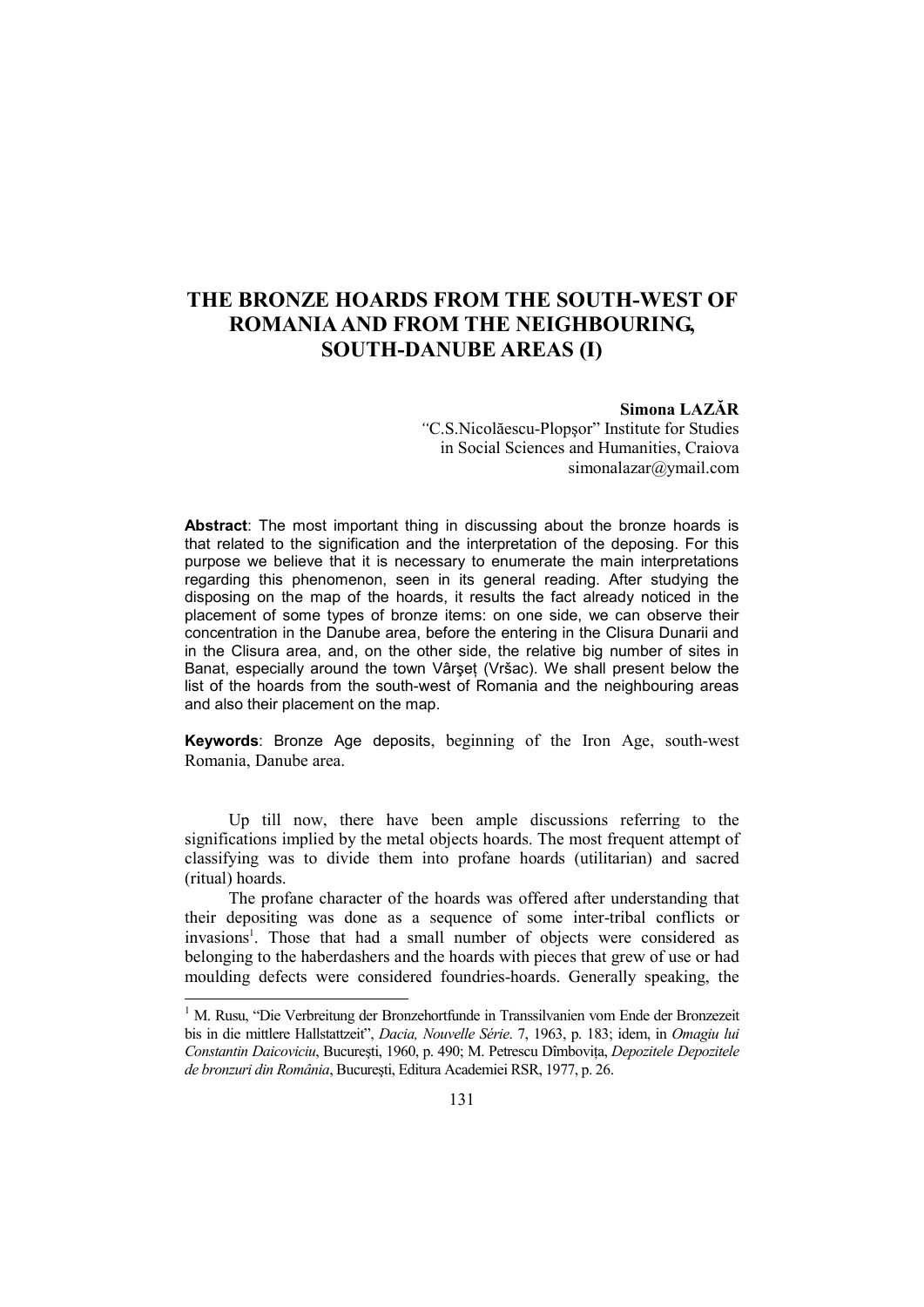profane hoards were considered those that offered the possibility of ulterior chance to get them back.

The sacred hoards were those related to different ritual practices, called this way either by analogy with the ethnographic information, or in connection with historical sources<sup>2</sup>.

The trying to offer an explaining model for the bronze hoards in the prehistoric period was more and more based in the last decades on ethnographic sources. Following this line, it was thought that the distinction between the "utilitarian" and "votive" hoards it can't always be considered as definitive in the primitive societies. The American sociologist Marchall Sahlins advanced, in his economic anthropology studies<sup>3</sup>, ideas such that of "domestic way of production" or the varying regarding the "reciprocity" relations in different levels of the social group, ideas that proved to be fructuous in understanding the role that the objects played in the different transactions (the same type of object being able to have different functions).

Richard Bradley, in an article from 1985<sup>4</sup>, shows that the two types of hoards (utilitarian and sacred) resulted after different types of transactions (as a sequence of the reciprocity relationships), where some objects could be either usual goods or gifts and these different functions should be reflected in three different fields, archeologically observable. The first could refer to the context of the depositing, the second to the situation of the objects (the metallographic analyses being able to indicate whether the object had been recycled several times, whether it had been considered a "good", being brought into discussion especially the ingots and the objects with standardized weight) and, finally, the spatial model concerning the distribution of the hoards.

His opinion is that some hoards, believed to have a utilitarian character are actually the result of some transactions that took place outside the social group, during the periods of competitions (*potlach*) and rapid exchange. The author relays on the model proposed by Ian Hodder who suggests that, in the periods of "stress" or "competition", the material culture can be used to underline the differences between the social groups. These differences, hardly seen in the Neolithic period, became, during the Bronze Age, more and more accentuated, developing, in the Late Bronze Age and in the Iron Age (the UFZ period) a stabile system in the regional groups in which the common interest is preponderant, competitive in symbolizing the maintaining of the territorial

<sup>&</sup>lt;sup>2</sup> The historical sources are unfortunately for the later periods: Herodotus, Tacitus (for Celts), Pausanias etc.

<sup>3</sup> M. Sahlins, *Age de pierre, age d'abondance*, Paris, Editure Gallimard, 1976 (the first edition appeared in 1972 in Chicago with the title *Stone Age Economic*).

<sup>4</sup> R. Bradley, "Exchange and social distance: the structure of bronze artefact distributions", in *Man*, 20, 1985, pp. 629-704.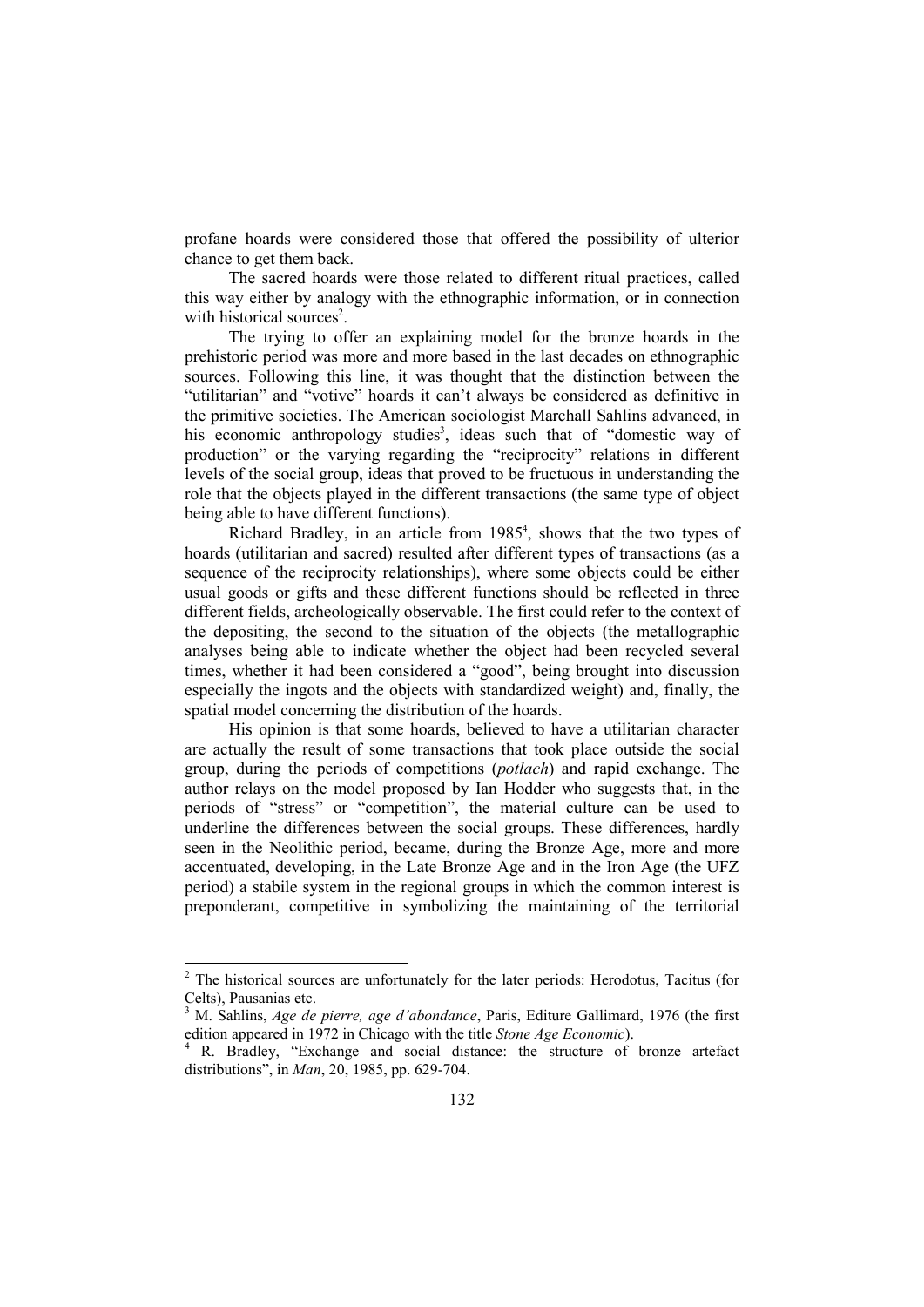rights<sup>5</sup>. From here, results that the studying regarding the distribution of objects can lead us to the identification of some borders marked by specialized hoards. For the Bronze Age, in England, we can notice the fact that the area of distribution of the specialized hoards and of the individual discoveries is surrounded by a circle of apparently utilitarian hoards.

In the book *The Passage of Arms<sup>6</sup>* , Bradley approaches again the problems anterior discussed and analyses the custom regarding the hoards from the northwest of Europe. With this opportunity, he accentuates the need to distinguish between two different types of deposits. Some of them represent sacrifices that are predominant in this area during the Neolithic and Bronze Age and others, constituted as offerings, are frequent during the Bronze Age. The author emphasizes that the Late Bronze, as a period when the bronze hoards knew their maximum development is also a period of great stability regarding the political power, in opposition with the Iron Age, when the hoards cease and in the sociopolitical plan can be seen a fragmentation of the power and an accentuation of the conflicts<sup>7</sup>. We can easily notice that this pattern of analysis can also be applied for the central and south-eastern Europe, where the UFZ period can be considered a greater stage in the development of the bronze metallurgy but also one of relative stability.

At the beginning of the Bronze Age, the south-east of Europe and implicitly the Carpathian Basin, situated in the outskirts of the urban culture of the Orient (Mesopotamia, Anatolia) takes part to the spreading of certain techniques of casting or types of weapons or tools, such are the axes with a transversal gap for the handle from the beginning of the Bronze  $Age^8$ , constituting themselves in connection with the rest of Europe as a centre for the spreading of the metallurgic impulses towards the centre and the north of the continent.

In the second millennium, and especially in its second half, the development of the bronze metallurgy and the perfecting of the techniques led to the intensifying of the exchanges and to the socio-economic restructuration of the society. And a proof for this are the discoveries such the hoard from Drajna de Jos (that contains the fragment from a sword blade of Mycenaean type, along with a Reutlingen type sword and a sceptre<sup>9</sup>), the treasure Rădeni and that from Vălcitrăn (that also containes golden vessels)<sup>10</sup>, the treasures from Persinari (12

 5 R. Bradley, I. Hodder, "British prehistory: an integrated view", in *Man,* 14, 1979, pp. 93-94.

<sup>6</sup> R. Bradley, *The Passage of Arms,* Oxford, Oxbow Books, 1998 (2nd edition).

<sup>7</sup> *Ibid*, pp. 198-202.

<sup>8</sup> A. Vulpe, in *Istoria Românilor*, I, Bucureşti, Editura Enciclopedică, 2001, p. 240. <sup>9</sup> M. Petrescu-Dîmbovița, *cited work*, pl. 91-93.

<sup>&</sup>lt;sup>10</sup> A. Vulpe, V. Mihăilescu Bârliba, "Tezaurul de la Rădeni-Neamț", in Memoria *Antiquitatis*, 12-14, 1980-1982, (1986), Piatra Neamt, p. 41-63.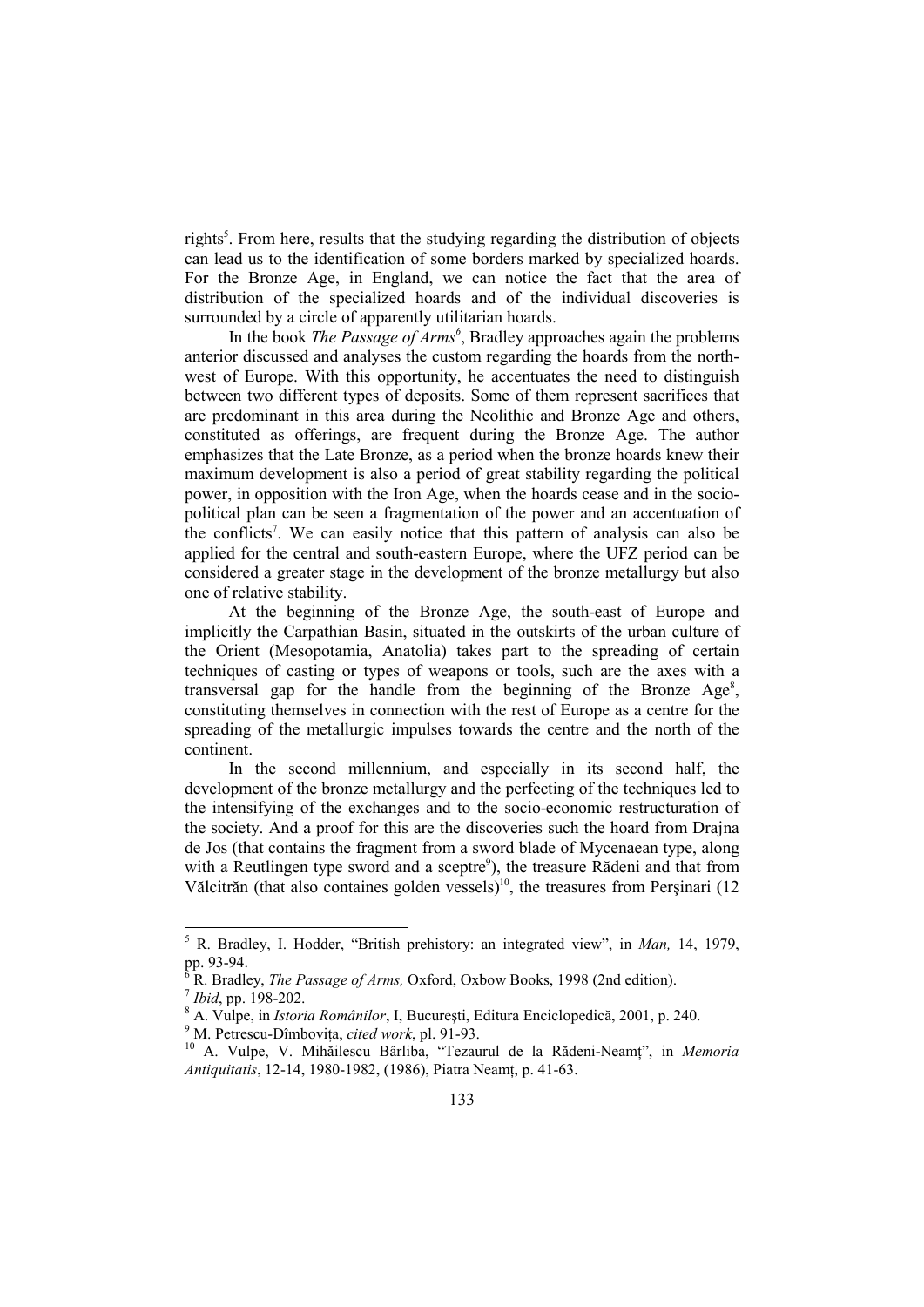halberds, a short sword, 4 silver axes)<sup>11</sup>, Tufalău (4 golden axes)<sup>12</sup>, Tigănasi and Hinova, Mehedinți county (golden adornments) $^{13}$ .

All these discoveries can be attributed to the existence of a group of people, for whom the precious metal objects, as those enumerated above, bear a well-defined signification. There are prestige items that suggest in the same time the fact that they have the capacity to develop relations with distant areas such is Mycenae that, along with the Hittite Empire, represented the most important political power from that period.

The connection between the Mediterranean space and the western area of the Black Sea can be suggestively illustrated by the recent discovery made in Tekirdağ and the load belonging to the wrecked ship from Uluburun<sup>14</sup>. The hoard from Tekirdağ<sup>15</sup> own two swords, from which one is Mycenaean, a "Canaanean" type dagger, a spear head with a split handle that is frequent for the Aegean space, 3 double edged axes considered "Cretan-Mycenaean directing fossil" that can also be found in the Balkan and Danube area. The two flanged axes (types that, made of bronze, are present in Central Anatolia and in the south and north Danube region, but made of iron), were found together with a celt and many hooked sickles, frequent in Thrace and near the Danube area, bronze vessels and a Keftiu type ingot. As the author of the article notice,

all the elements of the hoard from Tekirdağ are dated at the end of the  $15<sup>th</sup>$ century or at the beginning of the  $13<sup>th</sup>$  century B.C. Its importance is due to the fact that this hoard brings together – as rarely had been seen before in a similar discovery – in such a surprising manner, products from different metallurgic workshops, illustrating remarkably the long distance connections from those times<sup>16</sup> .

From the same perspective we can interpret the discovery of the load from the Uluburun ship that "might be interpreted as a gifts sending, accompanied by a court official on his way from Egypt towards one of the Aegean space palaces. In this way, the load should be examined from the perspective of the distance trade,

1

<sup>&</sup>lt;sup>11</sup> A. Vulpe, "Tezaurul de la Perșinari. O nouă prezentare", in *Cercetări și Civilizație la Dunărea de Jos*, Călăraşi, 15, 1997, pp. 265-301.

<sup>12</sup> A. Mozolics, "Goldfunde des Depotfundhorizont von Hajdusamson", in *Bericht der Römisch-Germanischen Komission des Deutschen Archäologischen Instituts*, Frankfurt am Main, 46-47, 1965-1966, pp. 1-67.

 $13$  M. Davidescu, "Un tezaur de podoabe tracice descoperit la Hinova, jud. Mehedinți", in *Thraco-Dacica*, 2, 1981, pp. 7-22.

<sup>14</sup> H-G. Buchholz, "Ein ausergewöhnliches Steinzepter im östlichen Mittelmer", in *Prähistorische Zeitschrift*, 74, 1999, 1, p. 68-78; A. Vulpe, *Istoria Românilor*, I, 2001, p. 358.

<sup>&</sup>lt;sup>15</sup> S. Hansen, "Noi cercetări asupra metalurgiei epocii bronzului în sud-estul Europei", in *Descoperiri de bronzuri din Romania*, (ed. T. Soroceanu), 2<sup>nd</sup> vol, Bistrița-Cluj-Napoca, 2005, p. 304.

 $^{200}$ , p.  $\frac{16}{16}$  *Ibid*, p. 304.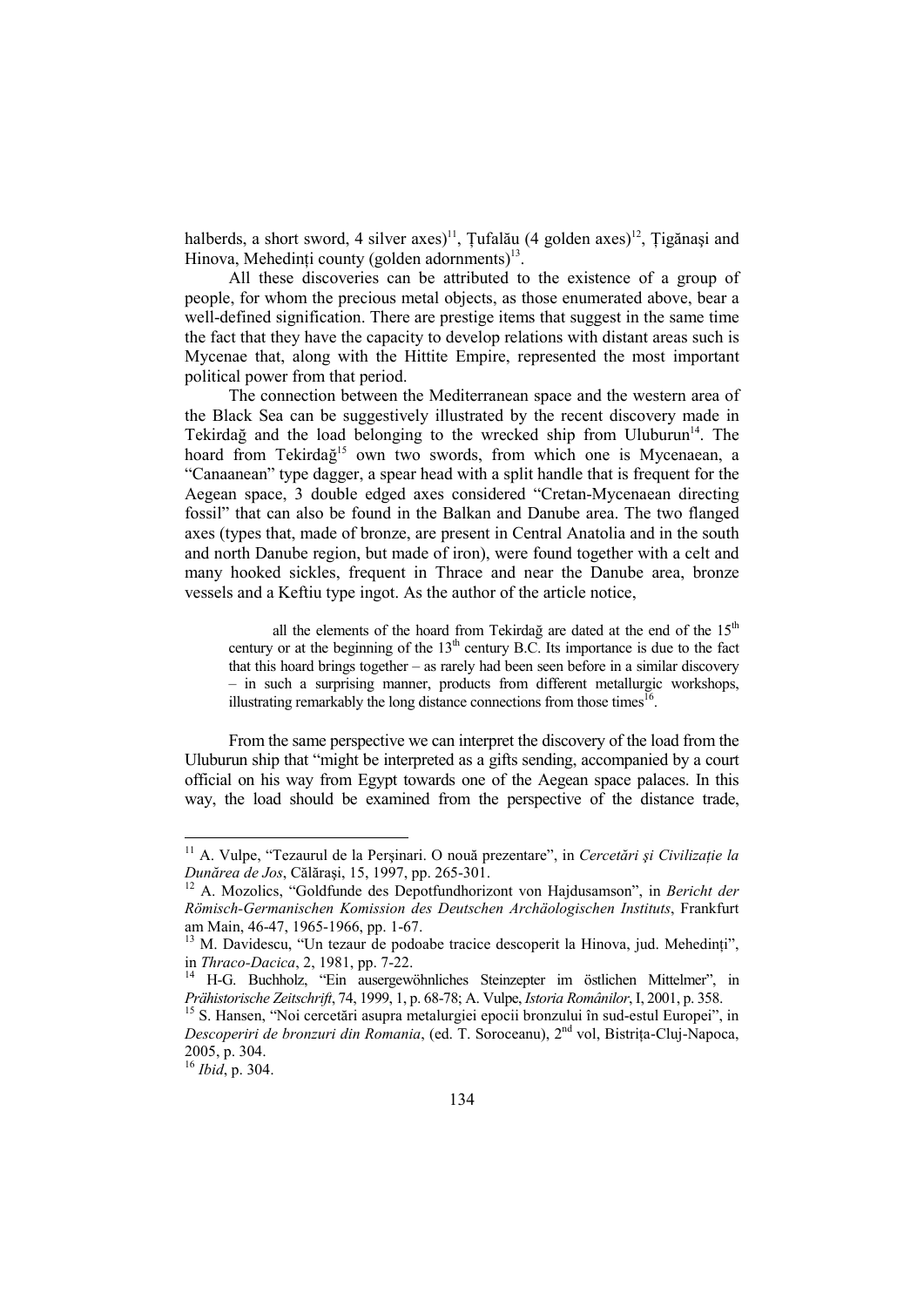controlled by the masters of the palaces from the region and made as a gifts exchanging"<sup>17</sup>. The wreck of the ship contained copper ingots of 10 t and tin ingots of 1 tone (from which could result 11 t of bronze), along with different other items. It is interesting for us the sceptre with a curbed blade and semi-spherical back side, made of black volcanic rock, for which there is an analogy in the Drajna de Jos hoard<sup>18</sup>. Similar items had been discovered at Lozova II, in Basarabia<sup>19</sup>, at Ljulin<sup>20</sup> and in the southern Danube, a fragment from Dodona, in Epirus<sup>21</sup> and another item at Pobit Kamăk, in Bulgaria22. Must be mentioned that the hoard from Muntenia also contains a Mycenaean type spade, reused and modified $^{23}$ .

How much do the influence directions that we have discussed before and the intercommunity relations that they imply affect the different behaviour of the communities from the studied area, might be determined after studying the character of few discoveries. Thus, in the hoard from Ovča Mogila<sup>24</sup>, the explicit joining of two elements of attitude towards the metal pieces might offer some suggestions. On one hand, was deposited the apparently complete equipment, made of prestige items of a warrior under the influence of the Mycenaean palatial impact that they tried to imitate. On the other hand, the 32 celts, all of them of eastern type, can be interpreted, first of all, as an "accumulation of the metal's value". In the first case we are dealing with a southern (Mycenaean) behaviour and in the second case with an attitude towards a more likely European continental type metals. This confers to the discovery a special signification because it reflects very well the interference of two types of behaviour.

It seems that between the function that involves the representation of the social statute and that of intrinsic value of the material of which the object was made (value that can be considered as monetary or not), there is a tight connection<sup>25</sup>. If the Early Bronze, in the Central Europe area, the main metal items considered as representatives for the social statute were the halberd, the

1

 $^{25}$  A. Vulpe, "Tezaurul de la Perșinari...", pp. 265-301.

<sup>17</sup> *Ibid*., p. 305.

<sup>&</sup>lt;sup>18</sup> M. Petrescu Dîmbovița, cited work.

<sup>&</sup>lt;sup>19</sup> V. Dergačev, "Die äneolithische und bronzezeit Metallfunde aus Moldavien", in *Prähistorische Bronzefunde*, München, Stuttgart, XX, 9, 2002, Stuttgart, 37, nr.113, p. 35, 19.

<sup>20</sup> H.-G. Buchholz, "Ein auβergewöhnliches Steinszepteraus…", 74, 76, fig. 6a.

<sup>21</sup> N. K. Sandars, *North and South at the of The Mycenean Age: Aspect of an Old Problem.Oxford Jurnal of Archaeology,* 2, 1983, 56, fig. 12b.

<sup>22</sup> B. Hänsel, *Beiträge zur Regionalen und Chronologischen Gliederung der älteren Hallstattzeit an der unteren Donau*, Bonn, 1976*,* pl. 1, 1-2.

<sup>23</sup> T. Bader, "Die Schwerter in Rumänien", in *Prähistorische Bronzefunde*, IV, 8, 1991, Stuttgart.

<sup>24</sup> R. Krauss, "Der Depotfund von Ovča Mogila, Kreis Svištov (Bulgarien): Zur Datierung der Bronzehorte von der unteren Donau über mykenische Schwerter" in B. Horejs, R. Jung, E. Kaiser, B. Teržan (eds), *Interpretationsraum Bronzezeit Bernhard Hänsel von seinen Schülern gewidmet*, Bonn, 2005, pp. 199-210.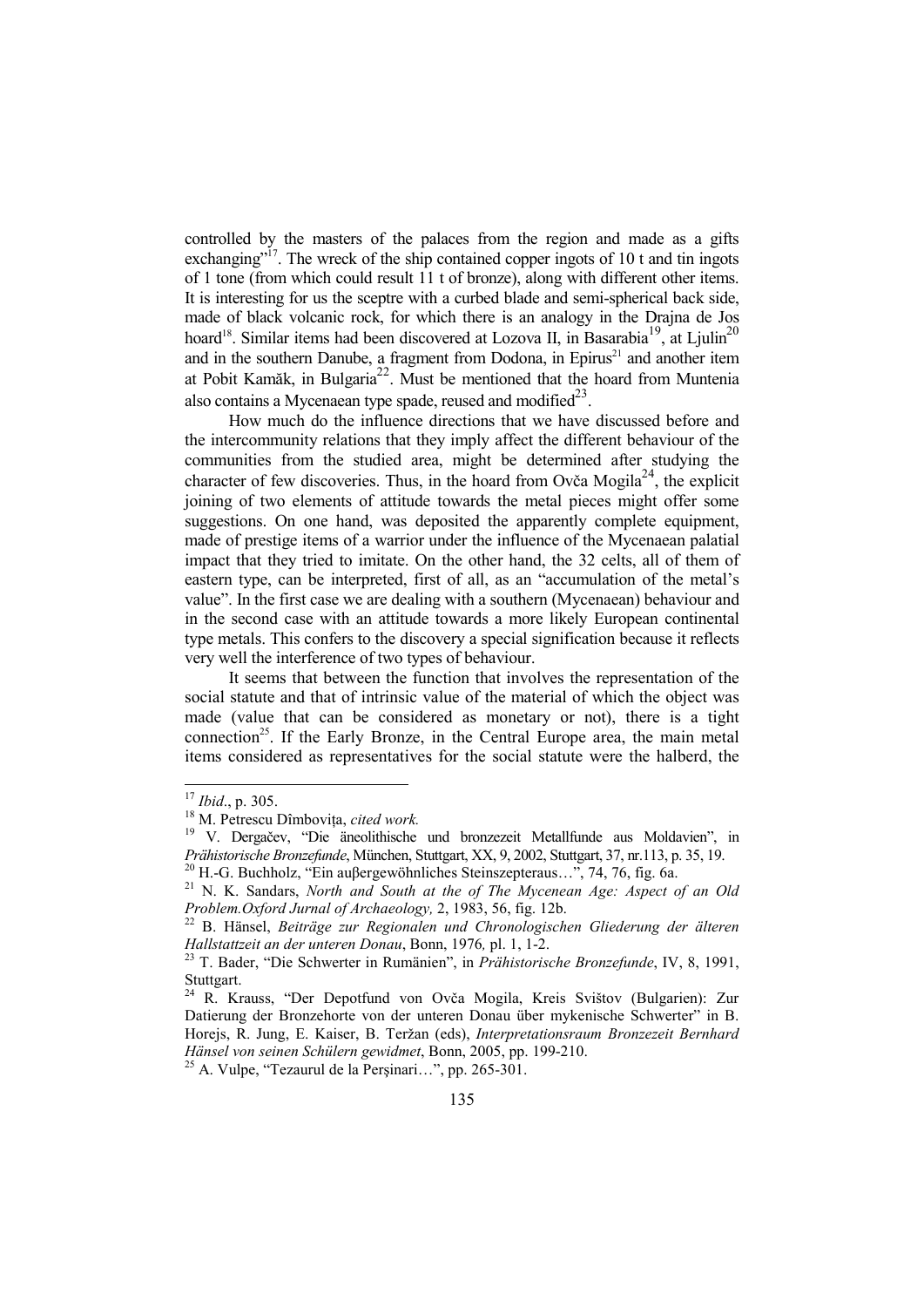triangular daggers, the flat daggers with prominent edge (*Randbeile*) and the necklaces, in our space, a similar role it seems to have been played by the axe with the transversal hole for the handle (*Schaftlochaxt*). Later, in the UFZ period, in the western and central Europe, the forms in which the prestige was represented became diverse, this function being taken by the bronze spade, the spare, the fighting chariots.

It is interesting to notice the fact that in the areas where we have a funerary inventory, rich in deposits of spades and spear heads, such is the area between the Rhine and the northern Trans-Danube zone, the bronze hoards are extremely poor represented. On the other hand, in areas where there are small concentrations of hoards with spades, these items are missing from the tombs' inventory $^{26}$ .

It is obvious that the bronze items hadn't been chosen by chance for the depositing into the ground, but they had been treated differently, according to certain rules characteristic to particular zones and had particular functions that were known and accepted by those communities.

After this assertion, partly theoretical, must be concluded the fact that the bronze deposits discoveries, either those from the hoards or the individual ones (especially the spades), don't represent an exception for the studied area. They reflect the social and the economic interrelations and, not at last, the ideological ones, specific to the communities of which material culture we have presented above.

Truly important, thanks to the great number and the variety of metal pieces, are the hoards that in the Late Bronze and Early Hallstatt increased their number, both in the Central and South-Eastern Europe. Referring to this respect, Svend Hansen, in a study on the metallurgy from this part of Europe, underlines that

the discoveries transmit to us in an impressive manner the creative capacity of the metallurgic workshops from the Carpathian region, products that reached the western part of the Central Europe and the northern Europe, stimulating in those areas the imitation of the Carpathian products. The hoards were the main sources of transmitting the bronze objects in the Carpathian Basin. This holds good especially for the Late Bronze, period when the number and the size of the hoards reached values that haven't been excelled yet (…). There are attested for the period of the  $14<sup>th</sup>$  century until the  $10<sup>th</sup>$  century approximately 1000 hoards. To this are added the numerous bronze objects discovered in rivers and other running waters or passes that must be considered, because of the special place where they had been discovered, as isolated deposited objects $2^7$ .

 $\overline{a}$ 

<sup>&</sup>lt;sup>26</sup> S. Hansen, "Depozite ca ofrandă: o contribuție la interpretarea descoperirilor de depozite din perioada timpurie UFZ", în *Studii şi Cercetări de Istorie Veche şi Arheologie*, 43, 1992, 4, p. 372.

<sup>27</sup> S. Hansen, "Noi cercetări…", p. 301; S. Hansen, "Neue Forschungen zur Metallurgie der Bronzezeit in Südosteuropa", in *Anatolian Metal* III. Der Anschnitt Beiheft 18, (Bochum 2005), pp. 89-103.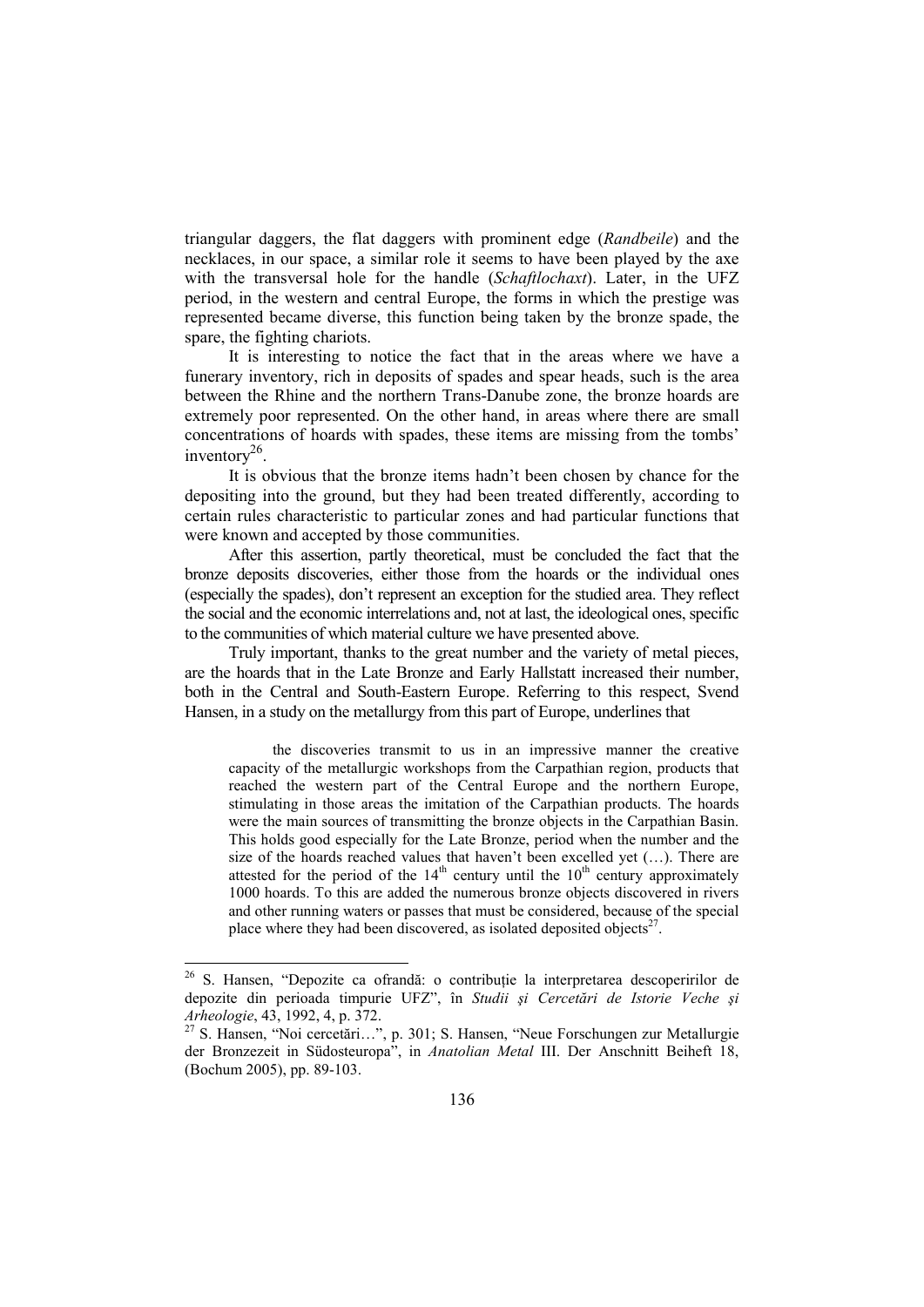In the present paper I've classified 104 sites that correspond to the notion of bronze "hoard" (the map no. 1); such are the deposits of minimum 2 items<sup>28</sup>, from which 62 are undoubtedly situated in the limited studied area. Among these, 52 belong to the mixed hoards series, of middle and large size, containing complete or fragmentary pieces with different functions (weapons, tools, adornments, pieces of unprocessed material). Ten hoards are mixed or small sized (maximum five different items). To all these are added the hoards that we called them monotypic, meaning that they are made entirely or almost entirely of pieces with the same function (the map no. 2): 12 deposits made of bracelets, nine celts deposits, two of celts and sickles, one of celts and spare heads. About eight hoards no information regarding their composition is available.

After studying the disposing on the map of the hoards, it results the fact already noticed in the placement of some types of bronze items: on one side, we can observe their concentration in the Danube area, before the entering in the Clisura Dunarii and in the Clisura area, and, on the other side, the relative big number of sites in Banat, especially around the town Vârșeț (Vršac). These assertions could be connected with the more intense archaeological activity of the museographs from Vârset (starting with Bodrog Milleker) and the intense researches made on the occasion of the works at the electric central from the Iron Gates during 1950-1960. Yet, it is plausible that this fact could also reflect a certain reality, sustained by the types of bronze items characteristic fro this area. From the chorological perspective, this area is closer to the hoards from the Carpathian Basin, as this notion is understood in the Central-European archaeology. On the other side, a role that we shouldn't neglect must have had the copper deposits from Bor-Majdanpek, exploited since the Eneolithic period<sup>29</sup>.

We shall present below the list of the hoards from the south-west of Romania and the neighbouring areas and also their placement on the map.

 $\overline{a}$ 

 $2<sup>28</sup>$  Here, we take into consideration this definition, although we are aware that from the theoretical point of view any kind of deposit, including the isolated deposited items, can be interpreted as a collective deposit.

<sup>29</sup> B. Jovanović, *Rudna Glava. Najstarije rudarstvo bakra na centralnom Balkanu*, Bor-Beograd, 1982.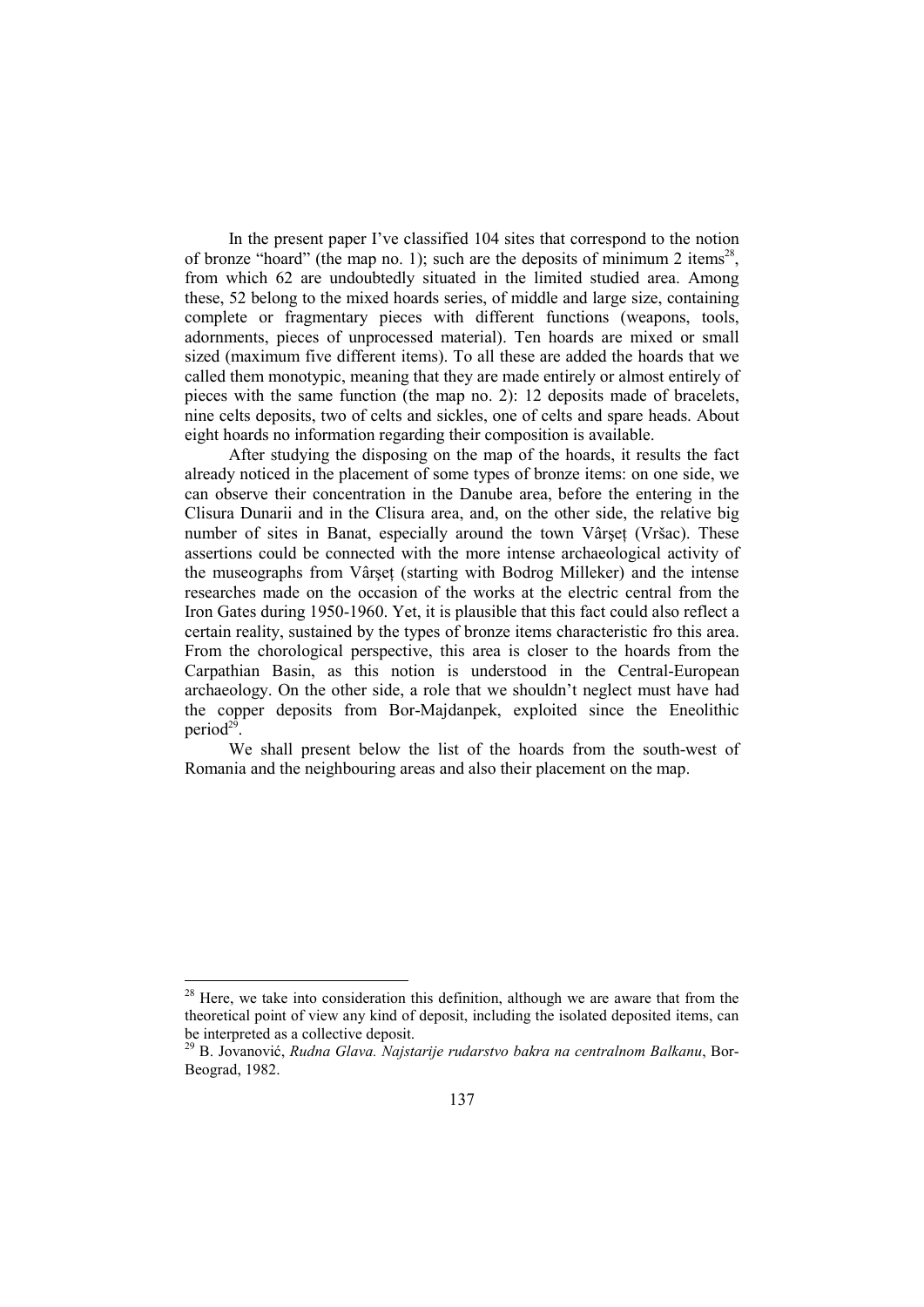## **List of deposits (Map no.2)**

- 1. Beograd-Autokomanda, S.
- 2. Berzasca, Caraş Severin district, R.
- 3. Bocşa Montană, Caraş Severin district, R.
- 4. Bocşa Română, Caraş Severin district, R.
- 5. Boljetin, S.
- 6. Borjas I Cetate, Novi-Becej, S.
- 7. Borjas II, Novi-Becej, S.
- 8. Bradarac I, Pozarevac, S.
- 9. Bradarac II, Pozarevac, S.
- 10. Brajkovic, S.
- 11. Brestovik I, Grocka, S.
- 12. Brestovik II, Grocka, S.
- 13. Brestovik III, Grocka, S.
- 14. Brestovik IV, Grocka, S.
- 15. Brestovik V, Grocka, S.
- 16. Brza Palanka I, Kladovo, S
- 17. Brza Palanka II, Kladovo, S
- 18. Buchin, Caraş Severin district, R.
- 19. Caransebeş, Caraş Severin district, R.
- 20. Cornutel, Păltiniș commune, Caraș Severin district, R.
- 21. Cozla, Caraş Severin district, R.
- 22. Desa, Dolj district, R.
- 23. Donji Petrovci I, Ruma, Pecinci, S
- 24. Donji Petrovci II, Ruma, Pecinci, S
- 25. Drăguțești, Gorj district, R.
- 26. Drenkova, S (nu s-a cartat).
- 27. Drmno, Pozarevac, S.
- 28. Dubravica, S.
- 29. Florentin, Mihajlovgrad, B.
- 30. Fizeş, Caraş Severin district, R.
- 31. Futog, Novi Sad, S.
- 32. Gaj, Kovin, S.
- 33. Giurgiova, Goruia commune, Caraş Severin district, R.
- 34. Golubac, S.
- 35. Gornja Bela Reka, Bela Reka, S.
- 36. Gornji Milanovic, S.
- 37. Gorsko Kosovo, Velico Tărnovo, B.
- 38. Hajdukovo, Subotica, S.
- 39. Hetin, Zitiste, S.
- 40. Iablanița I, Caraș Severin district, R.
- 41. Iablanița II, Caraș Severin district, R.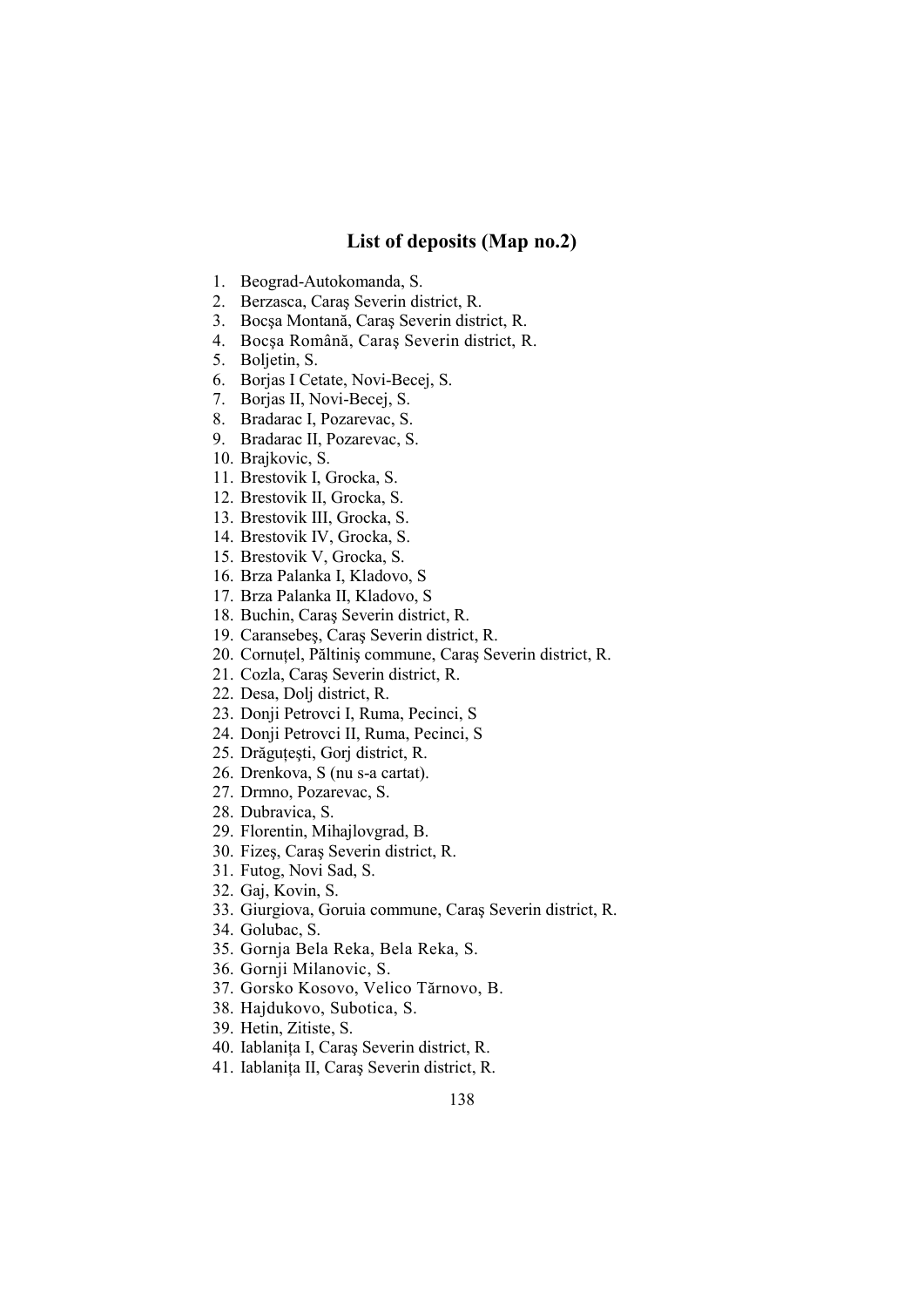- 42. Iam, Caraş Severin district, R.
- 43. Jakovo, Beograd Zemun, S.
- 44. Jarak I, Hrtovci, Sremska Mitrovica, S.
- 45. Jupalnic, commune of Orşova town, Mehedinți district, R.
- 46. Kamenovo, S.
- 47. Kasidol Pozarevac, Pozarevac, S.
- 48. Kladovo, Kjuc, S
- 49. Klenje, Golubac, S.
- 50. Kličevac I, Požarevac, S.
- 51. Kličevac II, Požarevac, S.
- 52. Krčedin I, Srem, S.
- 53. Krčedin II, Srem, S.
- 54. Kupinovo, Srem, S.
- 55. Leskovo, Majdanpek, S.
- 56. Liborajdea, Sichevita commune, Caras Severin district, R.
- 57. Liubcova Țiglărie, Berzasca commune, Caraș Severin district, R.
- 58. Logreşti, Moşteni, Gorj district, R.
- 59. Mali Zam, Vršac, S.
- 60. Male Livadice, S
- 61. Malo Središte, S.
- 62. Markovac-Grunjac, Vršac, S.
- 63. Markovac-Leskovica, Vršac, S.
- 64. Markovac-Urvina, Vršac, S.
- 65. Mesic-Čikovac, Vršac, S.
- 66. Mesic-Supaja, Vršac, S
- 67. Mileni, actualul sat Bistreț, Deveselu commune, Mehedinți district, R.
- 68. Moldova Veche I, locality of Moldova Nouă city, Caraş Severin district, R.
- 69. Moldova Veche II, locality of Moldova Nouă city, Caraş Severin district, R.
- 70. Moldova Veche III, locality of Moldova Nouă city, Caraş Severin district, R.
- 71. Moldova Veche IV, locality of Moldova Nouă city, Caraş Severin district, R.
- 72. Moldovița, former Carlsdorf, Moldova Nouă city, Caraș Severin district, R
- 73. Novgrad, Ruse, B
- 74. Novi Kostolac, Požarevac, S.
- 75. Novi Kostolac II, Požarevac, S
- 76. Obrež, S
- 77. Obručište, Stara Zagora, B
- 78. Ocna de Fier, suburban community of Bocşa city, Caraş Severin district, R.
- 79. Orşova, Mehedinți district, R.
- 80. Ovča Mogila, Pleven, B.
- 81. Pancevo I, S.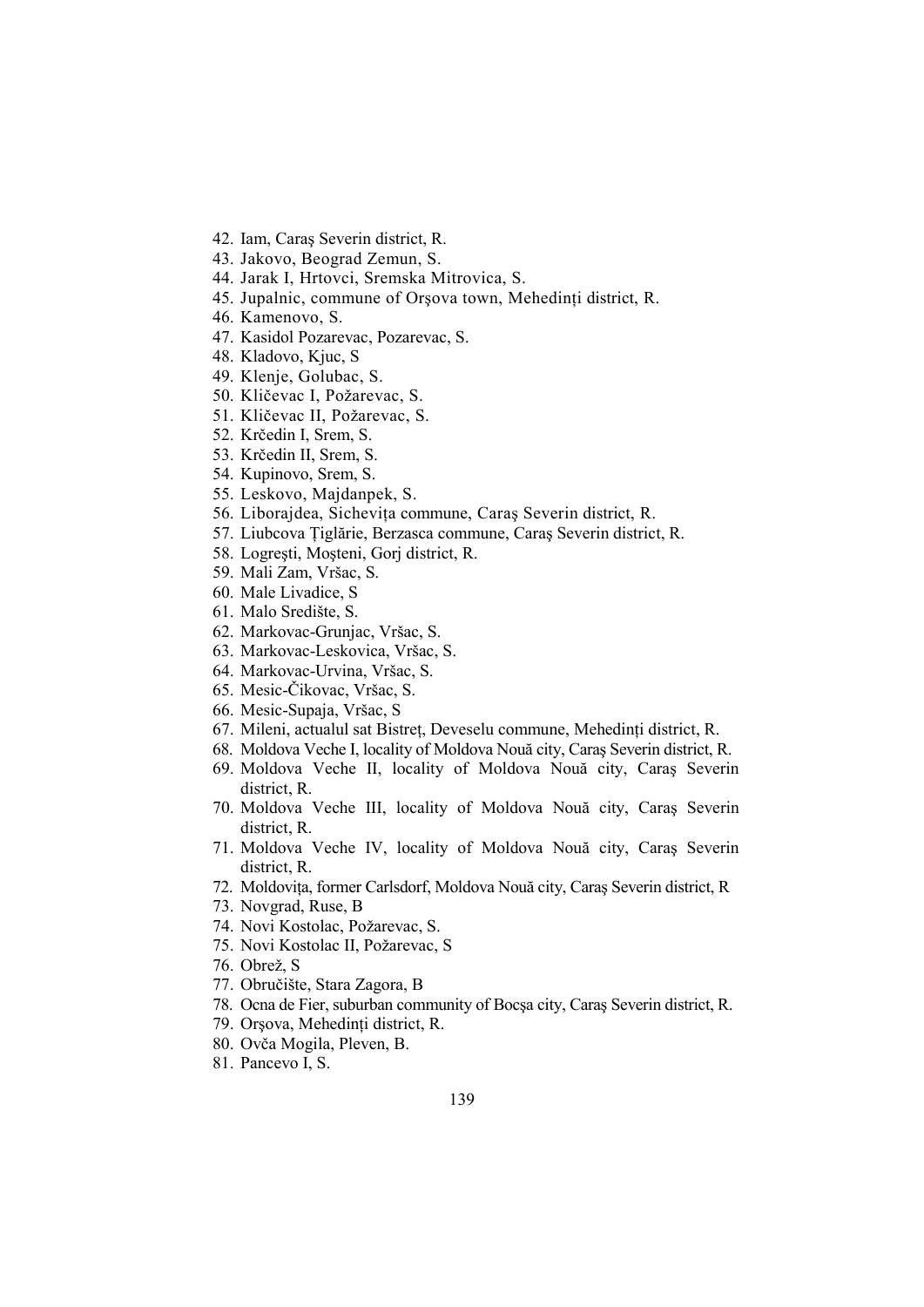- 82. Pancevo II, S.
- 83. Pečinci, Sremska Mitrovica, S.
- 84. Pečinci II, Sremska Mitrovica, S.
- 85. Pescari (Coronini) II, Caraş Severin district, R.
- 86. Pescari (Coronini) I, Caraş Severin district, R.
- 87. Petrosnita, Bucosnita commune, Caras Severin district, R.
- 88. Plenița, Dolj district, R.
- 89. Pojejena, Caraş Severin district, R.
- 90. Sacoți, Milostea village, Slatioara commune, Vâlcea district, R.
- 91. Salakovac, Požarevac, S.
- 92. Sichevita I, Caraş Severin district, R.
- 93. Sichevița II, Caraș Severin district, R.
- 94. Socu, Bărbăteşti commune, Gorj district, R.
- 95. Stari Kostolac, Požarevac, S.
- 96. Svinița, Mehedinți district, R.
- 97. Sviloš, Novi Sad, S.
- 98. Tigvaniu Mare, Caraş Severin district, R.
- 99. Tigvaniu Mare, Caraş Severin district, R.
- 100. Topolnica, Majdanpek, S.
- 101. Urovica, S.
- 102. Vărbica, Pleven, B.
- 103. Veliki Gaj, S.
- 104. Veliko-Središte II, Vršac, S.
- 105. Veliko-Središte III, Vršac, S.
- 106. Velika Vrbica, Kladovo, S.
- 107. Vinča I, Beograd, S.
- 108. Vinča II, Beograd, S.
- 109. Vojilovo, Golubac, S.
- 110. Vršac, Majdan, S.
- 111. Vršac-Kozluk, S.
- 112. Zăgujeni, Constantin Daicoviciu commune, Caraş Severin district, R.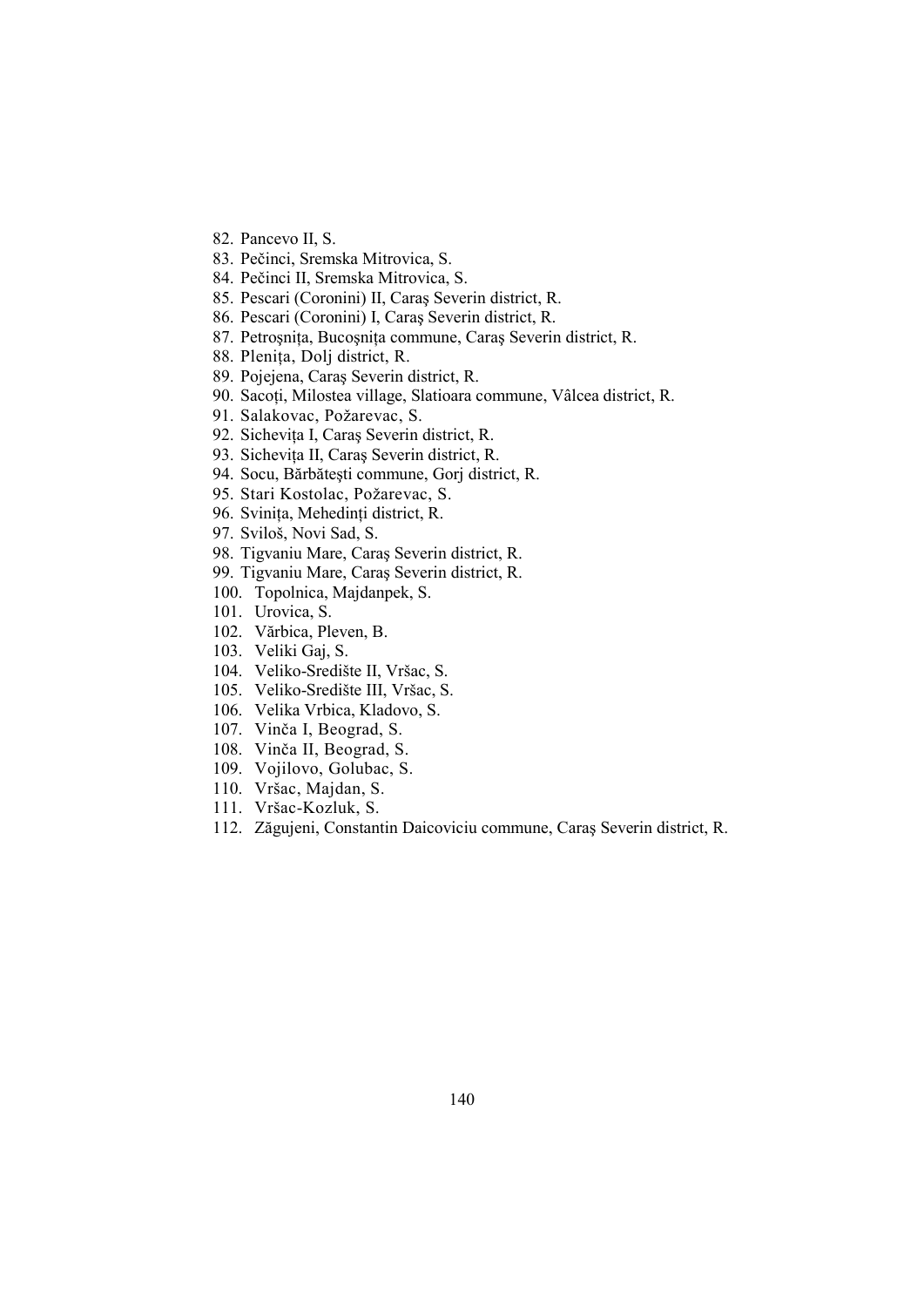

Sketch 1: Map with the bronze hoards